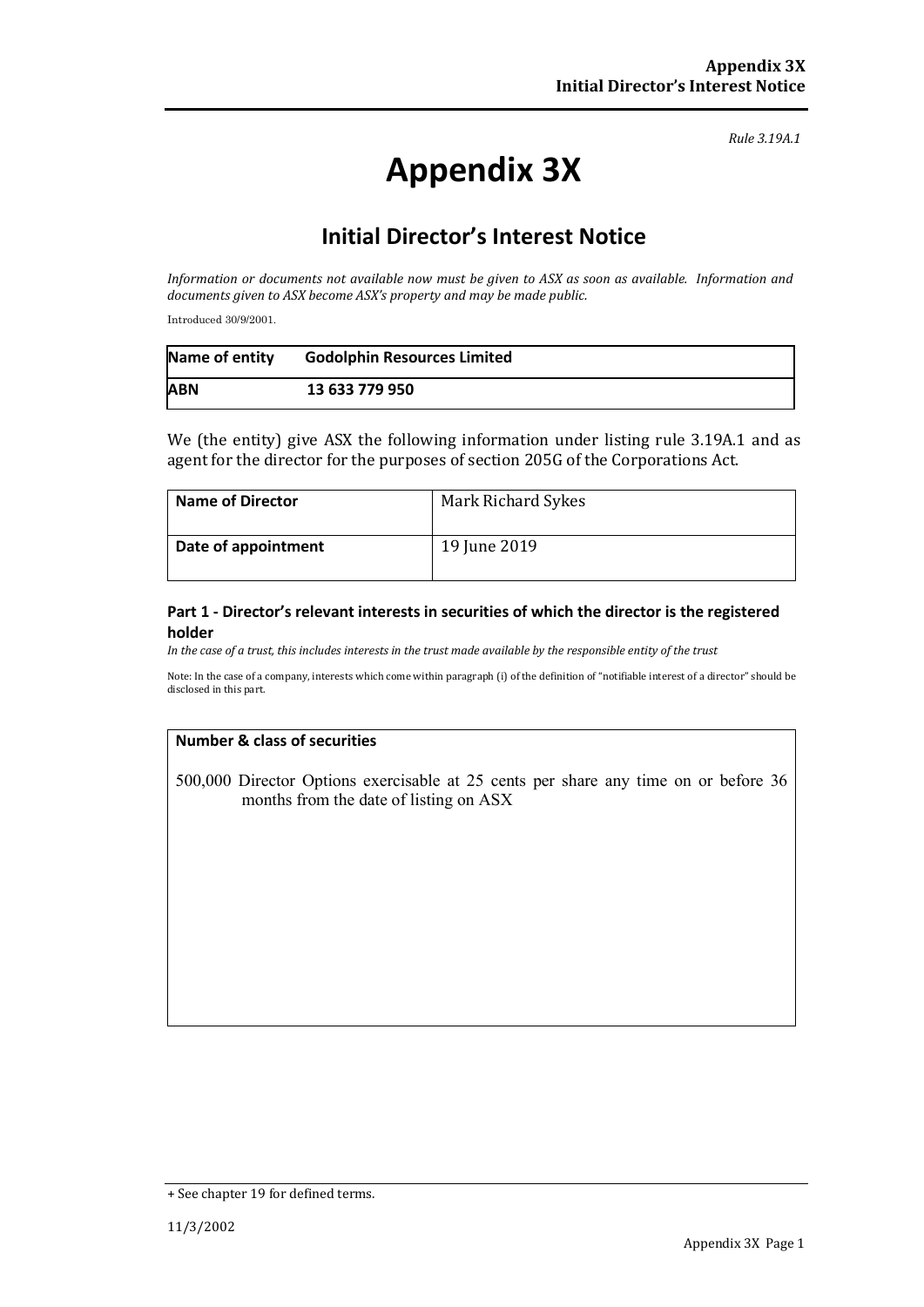### **Part 2 – Director's relevant interests in securities of which the director is not the**

#### **registered holder**

*In the case of a trust, this includes interests in the trust made available by the responsible entity of the trust*

| Name of holder & nature of<br>interest                                              | <b>Number &amp; class of Securities</b> |
|-------------------------------------------------------------------------------------|-----------------------------------------|
| Note: Provide details of the circumstances giving rise<br>to the relevant interest. |                                         |
| Pty Ltd<br>- Director<br><b>PBAV</b><br>and<br>shareholder                          | 150,000 Fully Paid Ordinary Shares      |
|                                                                                     |                                         |
|                                                                                     |                                         |
|                                                                                     |                                         |

#### **Part 3 – Director's interests in contracts**

Note: In the case of a company, interests which come within paragraph (ii) of the definition of "notifiable interest of a director" should be disclosed in this part.

| <b>Detail of contract</b>            | N/a |
|--------------------------------------|-----|
| <b>Nature of interest</b>            |     |
|                                      |     |
| Name of registered holder            |     |
| (if issued securities)               |     |
| No. and class of securities to which |     |
| interest relates                     |     |
|                                      |     |

Date of completion: 18 December 2019

<sup>+</sup> See chapter 19 for defined terms.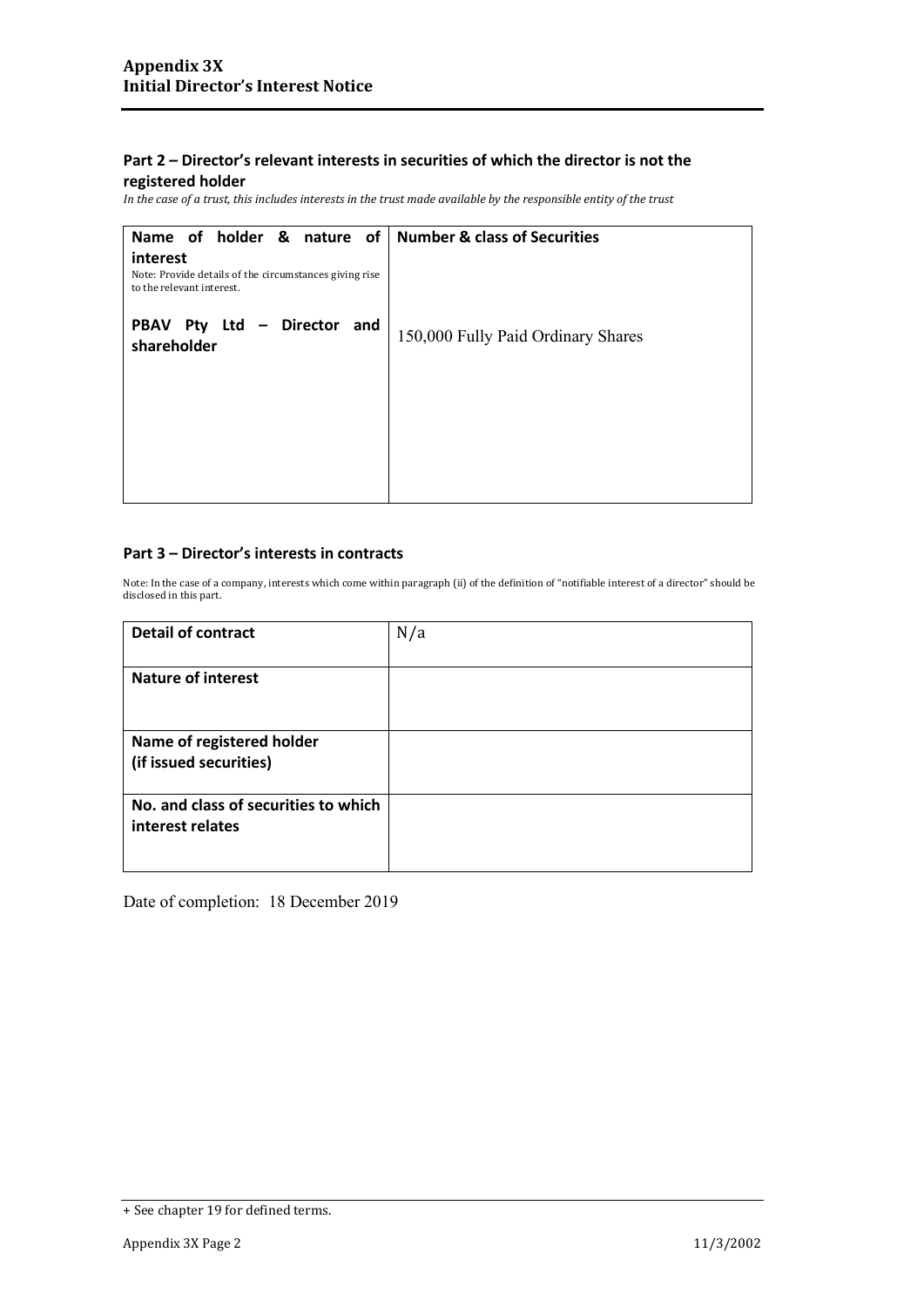*Rule 3.19A.1*

# **Appendix 3X**

## **Initial Director's Interest Notice**

*Information or documents not available now must be given to ASX as soon as available. Information and documents given to ASX become ASX's property and may be made public.*

Introduced 30/9/2001.

| Name of entity | <b>Godolphin Resources Limited</b> |
|----------------|------------------------------------|
| <b>ABN</b>     | 13 633 779 950                     |

We (the entity) give ASX the following information under listing rule 3.19A.1 and as agent for the director for the purposes of section 205G of the Corporations Act.

| <b>Name of Director</b> | Ian James Buchhorn |
|-------------------------|--------------------|
| Date of appointment     | 19 June 2019       |

#### **Part 1 - Director's relevant interests in securities of which the director is the registered holder**

*In the case of a trust, this includes interests in the trust made available by the responsible entity of the trust*

Note: In the case of a company, interests which come within paragraph (i) of the definition of "notifiable interest of a director" should be disclosed in this part.

#### **Number & class of securities**

131,164 Fully Paid Ordinary Shares

250,000 Director Options exercisable at 25 cents per share any time on or before 36 months from the date of listing on ASX

<sup>+</sup> See chapter 19 for defined terms.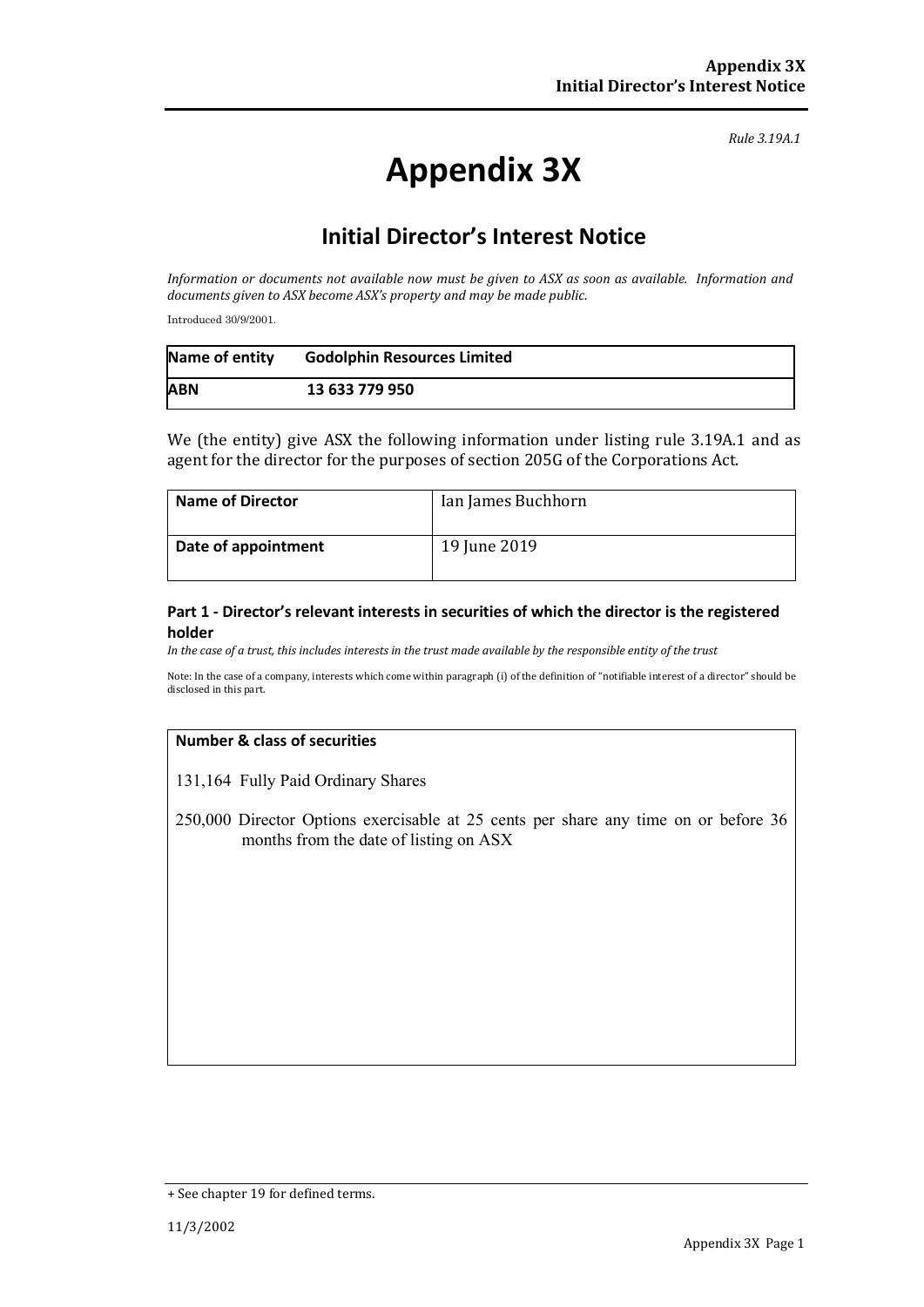#### **Part 2 – Director's relevant interests in securities of which the director is not the registered holder**

*In the case of a trust, this includes interests in the trust made available by the responsible entity of the trust*

| Name of holder &<br>οf<br>nature                                                                | <b>Number &amp; class of Securities</b> |
|-------------------------------------------------------------------------------------------------|-----------------------------------------|
| interest<br>Note: Provide details of the circumstances giving rise<br>to the relevant interest. |                                         |
| Pamela Jean Buchhorn - Wife                                                                     | 1,136,314 Fully Paid Ordinary Shares    |
| Hazurn Pty Ltd <atf buchhorn<br="">Super Fund&gt; - Director,</atf>                             | 2,437,024 Fully Paid Ordinary Shares    |
| shareholder and beneficiary                                                                     | 2,817,789 Fully Paid Ordinary Shares    |
| Kurana Pty Ltd <atf buchhorn="" unit<br="">Trust&gt; – Director, shareholder and</atf>          |                                         |
| beneficiary<br>Manorina Mining Pty Ltd - Director                                               | 177,558 Fully Paid Ordinary Shares      |
| and shareholder                                                                                 |                                         |
|                                                                                                 |                                         |
|                                                                                                 |                                         |
|                                                                                                 |                                         |
|                                                                                                 |                                         |

#### **Part 3 – Director's interests in contracts**

Note: In the case of a company, interests which come within paragraph (ii) of the definition of "notifiable interest of a director" should be disclosed in this part.

| <b>Detail of contract</b>                                | N/a |
|----------------------------------------------------------|-----|
|                                                          |     |
| <b>Nature of interest</b>                                |     |
|                                                          |     |
| Name of registered holder                                |     |
| (if issued securities)                                   |     |
| No. and class of securities to which<br>interest relates |     |
|                                                          |     |

Date of completion: 18 December 2019

<sup>+</sup> See chapter 19 for defined terms.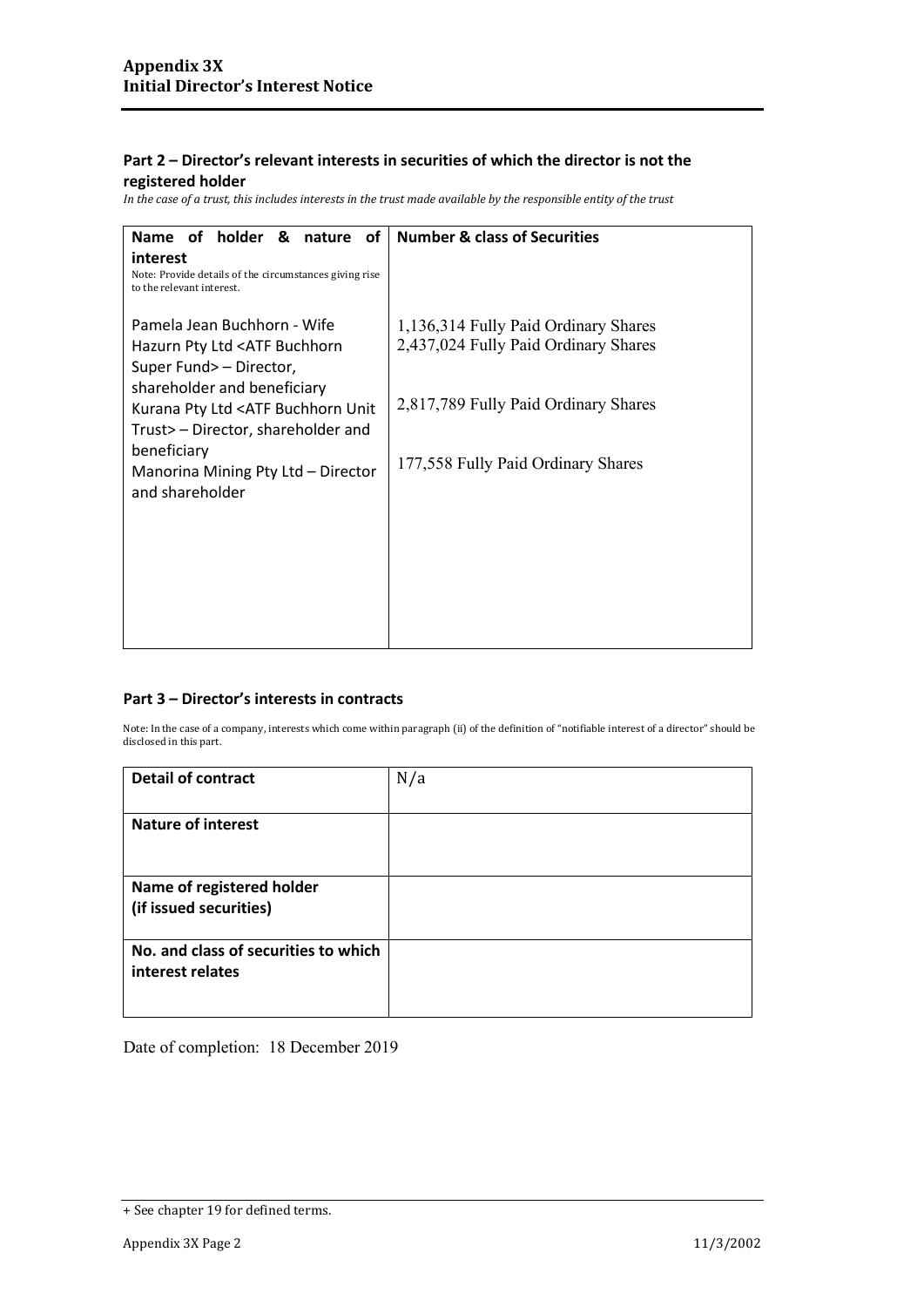*Rule 3.19A.1*

# **Appendix 3X**

## **Initial Director's Interest Notice**

*Information or documents not available now must be given to ASX as soon as available. Information and documents given to ASX become ASX's property and may be made public.*

Introduced 30/9/2001.

| Name of entity | <b>Godolphin Resources Limited</b> |
|----------------|------------------------------------|
| <b>ABN</b>     | 13 633 779 950                     |

We (the entity) give ASX the following information under listing rule 3.19A.1 and as agent for the director for the purposes of section 205G of the Corporations Act.

| <b>Name of Director</b> | Andrew Lachlan Stewart |
|-------------------------|------------------------|
| Date of appointment     | 3 October 2019         |

#### **Part 1 - Director's relevant interests in securities of which the director is the registered holder**

*In the case of a trust, this includes interests in the trust made available by the responsible entity of the trust*

Note: In the case of a company, interests which come within paragraph (i) of the definition of "notifiable interest of a director" should be disclosed in this part.

#### **Number & class of securities**

50,000 Fully Paid Ordinary Shares

250,000 Director Options exercisable at 25 cents per share any time on or before 36 months from the date of listing on ASX

<sup>+</sup> See chapter 19 for defined terms.